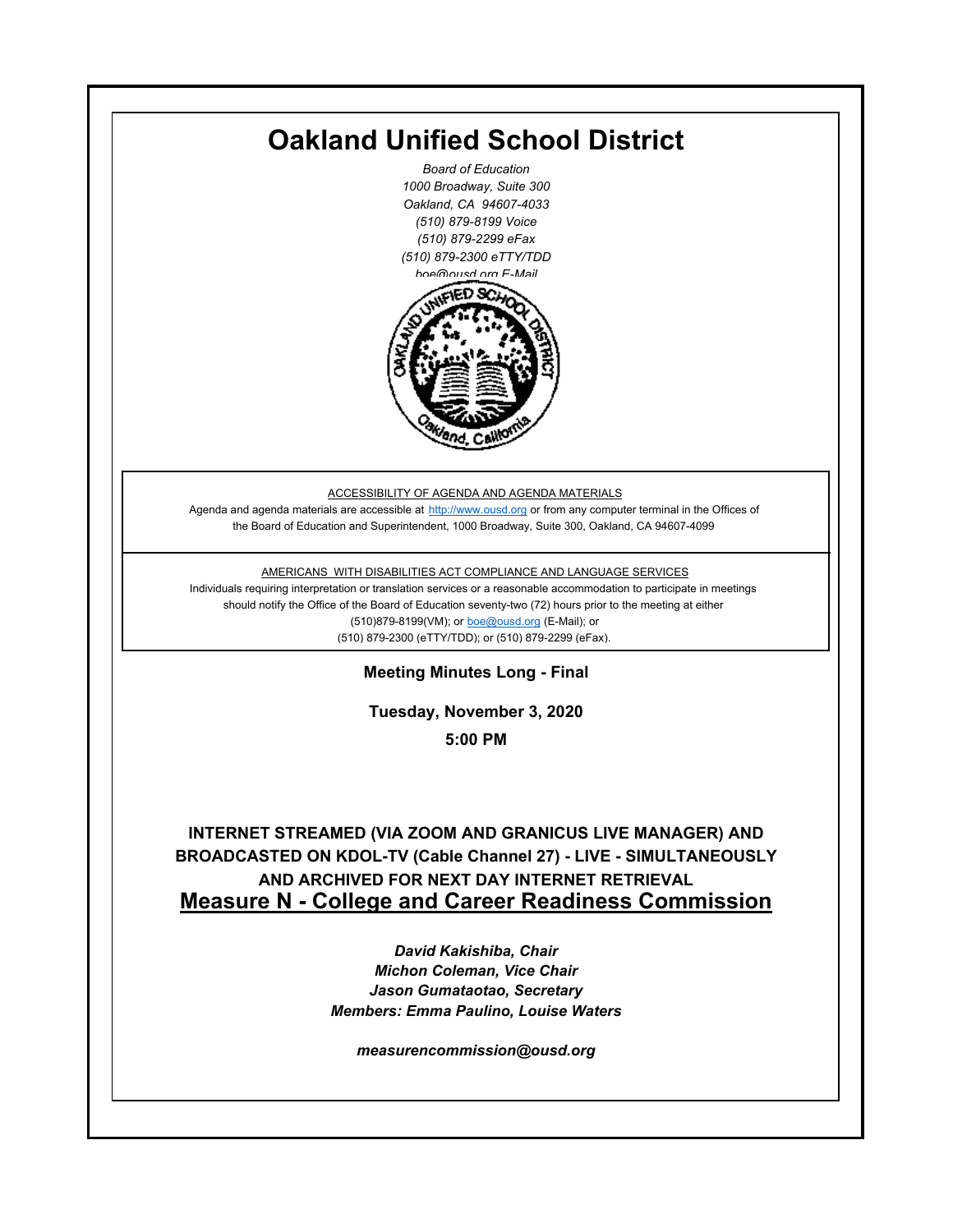LEY CUMPLIMIENTO PARA AMERICANOS CON DISCAPACIDADES Y SERVICIO DE IDIOMAS Personas que requieran servicios de traducción o interpretación o facilidades razonables para participar en juntas deberán notificar a la Oficina de la Mesa Directiva de Educación setenta y dos (72) horas antes de la junta ya sea al (510)879-8199(VM); o boe@ousd.org (E-Mail); o (510) 879-2300 (eTTY/TDD); o (510) 879-2299 (eFax).

#### 美国残障人士法案條例遵守及語言服務

個别人士需要傳譯及翻譯服務或有合理安排去參與會議的應該在舉行會議之前的七十二 (72) 小時通知教育委員 會。請致電(510)879-8199(留言);或 boe@ousd.org (電郵) ;或(510) 879-2300 (電子文字電話/聽障專用電信 設備 (eTTY/TDD));或(510)879-2299(電子圖文傳真 (eFax))。

#### TUÂN HÀNH ĐẠO LUẬT NGƯỜI MỸ KHUYẾT TẤT VÀ DỊCH THUẬT

Những người nào cần thông ngôn hay phiên dịch hay một sắp xếp hợp lý nào để tham gia các buổi họp phải thông báo Văn phòng của Hội đồng Giáo dục bảy mươi hai (72) tiếng đồng hồ trước buổi họp, số điện thoại (510)879-8199 (VM); hay là boe@ousd.org (E-Mail); hay là (510) 879-2300 (eTTY/TDD); hay là số (510) 879-2299 (eFax).

### សេវាបកប្រែភាសា និងការអនុលោមតាមច្បាប់ជនជាតិអាមេរិកាំងពិការ

អកណាដែលតេវការសេវាបកប្រែភាសាដោយផ្ទាល់មាត់ ឬជាលាយលក្ខអក្សរ ឬត្រូវការការជួយសម្រះសម្រលយ៉ាងសមរម្យ មយ ដើម្បីចលរមកងកិច្ចប្រជុំនានានោះ ត្រូវផ្តល់ដំណឹងទៅកាន់ទីការិយាល័យនៃក្រមប្រឹក្សាអប់រំ ឱ្យបានចិតសិបពី (72) ម៉ោង ម្មនកិច្ចប្រជុំ តាមរយៈទូរស័ព្ទ:លេខ (<u>510) 879-8199</u> បុតាមរយៈអ៊ីមែល <u>boe@ousd.org</u> បុទ្**រ**ស័ព្ទ eTTY/TDD លេខ (510) 879-2300 ប៊ូទ្មិសារលេខ (510) 879-2299។

الامتثال لقانون الأمريكيين نو ي الإعاقات (ADA) وتوفير الخدمات اللغوية من يحتاج إلى خدمات التر جمة المكتوبة أو خدمات التر جمة الفورية أو الترتيبات التيسيرية المعفّولة لكي يساهم في الإجتماعات فالمرجو منه إبلاغ مكتب إدارة التعليم إثنين وسبعين (72) ساعة قبل الإجتماع بوسيلة من الوسائل التالية: البريد الإلكتروني: 510.879.2299 boe@ousd.org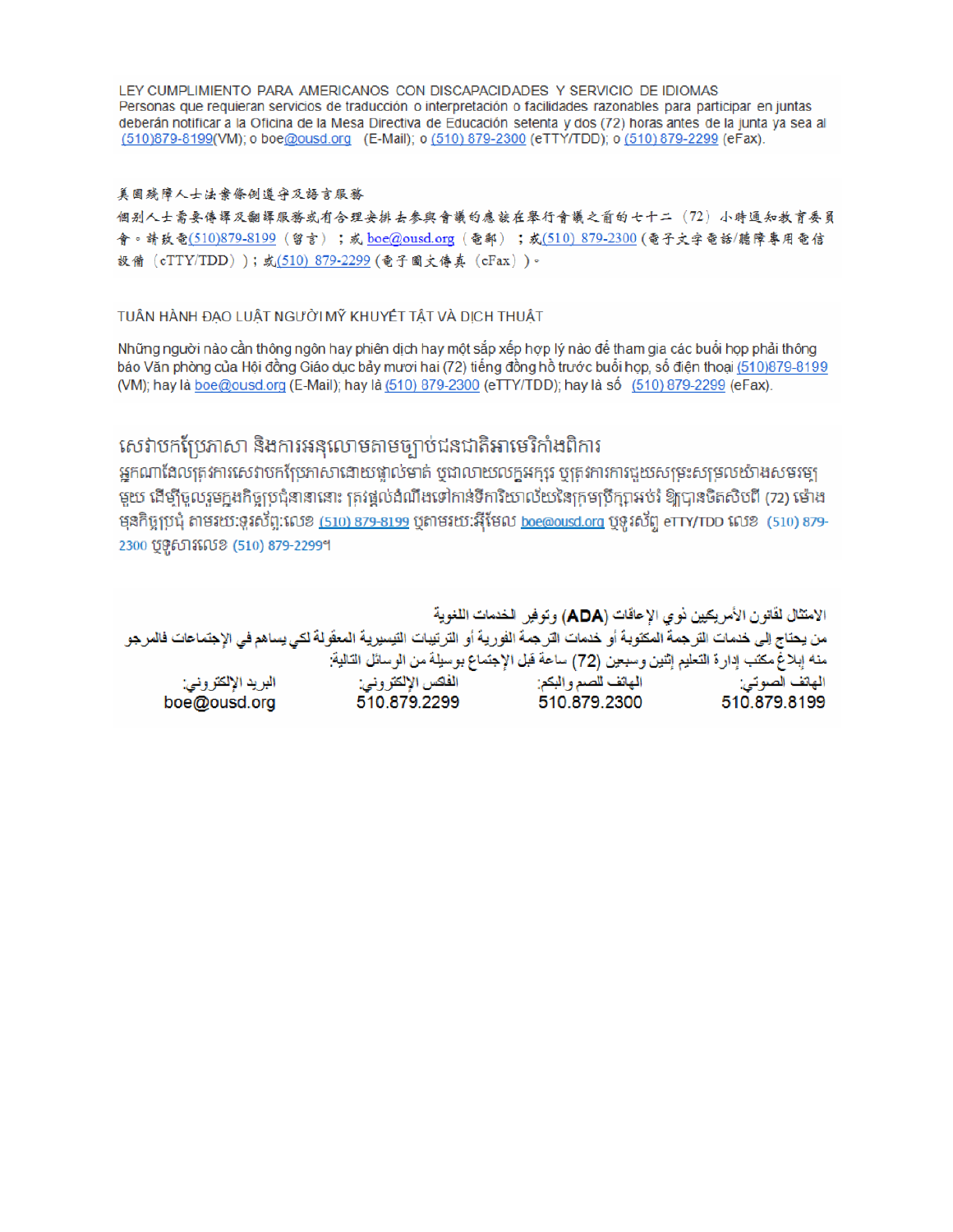# **NOTICE - COVID-19 PUBLIC HEALTH EMERGENCY MEMBERS TO ATTEND VIRTUALLY**

# **NOTICE - COVID-19 PUBLIC HEALTH EMERGENCY PUBLIC COMMENT @ THIS VIRTUAL MEETING**

### **A. Call to Order**

*Chairperson David Kakishiba called the Regular Meeting to order at 5:00 P.M.*

### **B. Roll Call**

|  | <b>Present</b> 4 - Member Louise Waters |
|--|-----------------------------------------|
|  | Secretary Jason Gumataotao              |
|  | Vice Chairperson Michon Coleman         |
|  | Chairperson David Kakishiba             |
|  | Absent 1 - Member Emma Paulino          |

### **C. Speaker Request Cards/Modification(s) To Agenda**

*None*

### **D. Adoption of Commission Minutes**

*None*

### **E. High School Network Superintendent's Report**

閶 **[20-2203](http://ousd.legistar.com/gateway.aspx?m=l&id=/matter.aspx?key=50785) High School Network Superintendent's Report - November 3, 2020** Presentation to the Measure N Commission of the High School Network Superintendent's Report: - Highlights: Street Academy Highlights: Fremont High School - Carryover Submission Process - Do Different Carryover Changes Measure N 2015-2020 Carryover Overview and Total Carryover Amount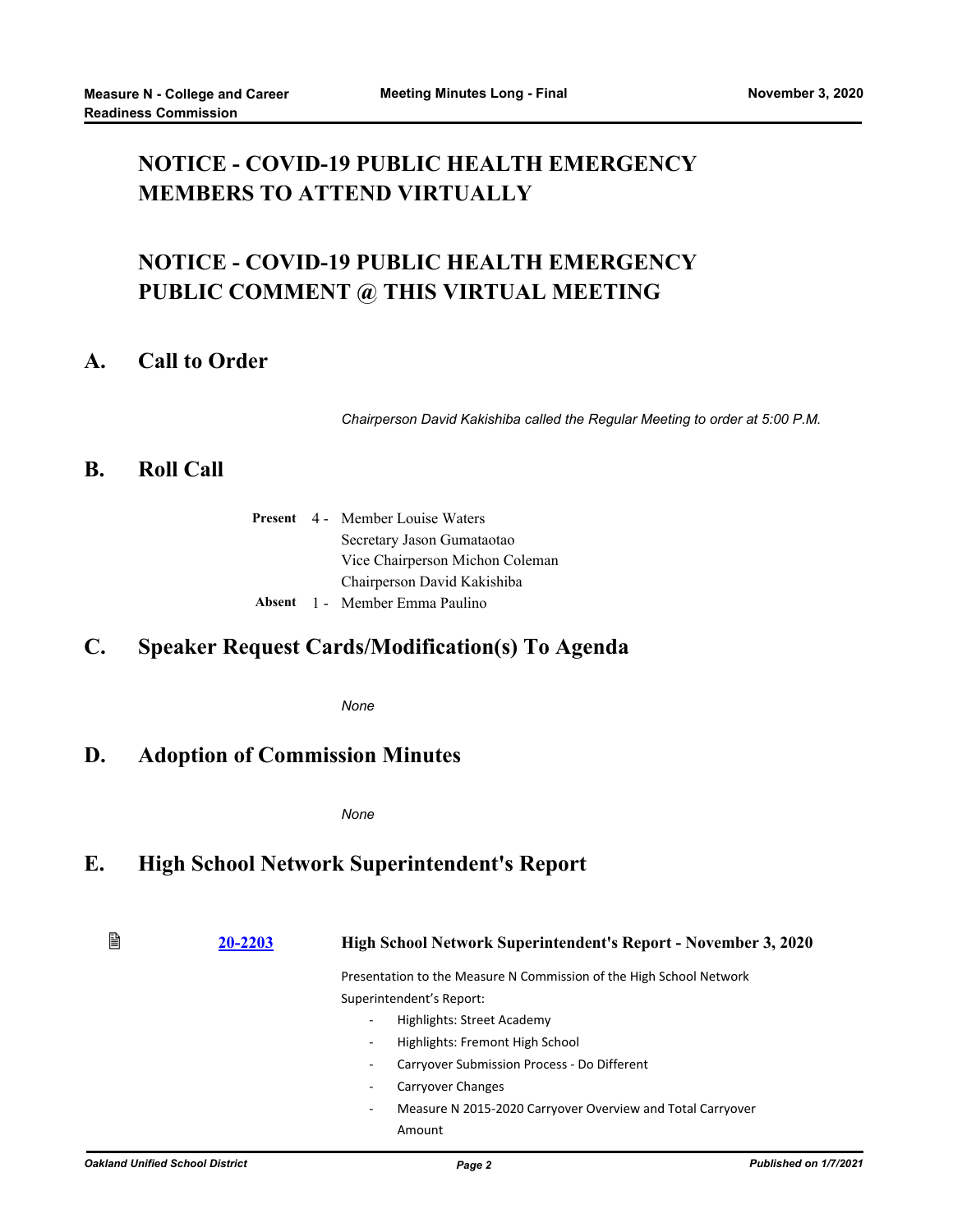| <b>Attachments:</b> | 20-2203 Presentation - High School Network            |
|---------------------|-------------------------------------------------------|
|                     | Superintendent's Report - November 3, 2020            |
|                     | 20-2203 High School Network Superintendent's Report - |
|                     | Measure N 2015-2020 Carryover Overview and Total      |
|                     | <b>Carryover Amount</b>                               |

*Matin Abdel-Qawi, High School Network Superintendent, lead the presentation.*

**Presentation/Acknowledgment Made**

# **F. Adoption of the Commission General Consent Report**

| B            | 20-2173 | <b>Bunche Academy</b>                                                                                                                                                                                                                                                                                                                                                                                                                                                                                                                       | <b>Measure N Commission - 2020-2021 Budget Modification - Ralph</b>                                                                                                                                                                                                                                                                                                                                                                                                                                                                                                                             |  |  |  |
|--------------|---------|---------------------------------------------------------------------------------------------------------------------------------------------------------------------------------------------------------------------------------------------------------------------------------------------------------------------------------------------------------------------------------------------------------------------------------------------------------------------------------------------------------------------------------------------|-------------------------------------------------------------------------------------------------------------------------------------------------------------------------------------------------------------------------------------------------------------------------------------------------------------------------------------------------------------------------------------------------------------------------------------------------------------------------------------------------------------------------------------------------------------------------------------------------|--|--|--|
|              |         | Approval by the Measure N Commission of a 2020-2021 budget<br>modification request from Ralph Bunche Academy transferring<br>\$10,000.00 from purchasing Teacher Salary Stipends (due to distant<br>learning the amount will be less) to hire a consultant through the New<br>Door Program to provide pre-employment training, job placement, case<br>management, and work skill training services to students as stated in the<br>justification section of the New or Revised Strategic Action Section of<br>the Budget Modification Form. |                                                                                                                                                                                                                                                                                                                                                                                                                                                                                                                                                                                                 |  |  |  |
|              |         | <b>Attachments:</b>                                                                                                                                                                                                                                                                                                                                                                                                                                                                                                                         | 20-2173 Measure N Commission - 2020-2021 Budget<br><b>Modification - Ralph Bunche Academy</b>                                                                                                                                                                                                                                                                                                                                                                                                                                                                                                   |  |  |  |
|              |         | A motion was made by Member Waters, seconded by Secretary<br>Gumataotao, to Approve the Committee General Consent Report. The<br>motion carried by the following vote                                                                                                                                                                                                                                                                                                                                                                       |                                                                                                                                                                                                                                                                                                                                                                                                                                                                                                                                                                                                 |  |  |  |
|              |         | Enactment No: 20-1702                                                                                                                                                                                                                                                                                                                                                                                                                                                                                                                       |                                                                                                                                                                                                                                                                                                                                                                                                                                                                                                                                                                                                 |  |  |  |
| B<br>20-2174 |         | <b>Bunche Academy</b>                                                                                                                                                                                                                                                                                                                                                                                                                                                                                                                       | <b>Measure N Commission - 2020-2021 Budget Modification - Ralph</b>                                                                                                                                                                                                                                                                                                                                                                                                                                                                                                                             |  |  |  |
|              |         | Form.                                                                                                                                                                                                                                                                                                                                                                                                                                                                                                                                       | Approval by the Measure N Commission of a 2020-2021 budget<br>modification request from Ralph Bunche Academy transferring \$1,500.00<br>from purchasing Culinary Equipment (due to distant learning the amount<br>will be less) to purchase Audio Visual Equipment to facilitate student<br>learning for career and college. The equipment will help provide a<br>well-rounded curriculum in the distance-learning model and prepare<br>student for careers in the culinary as stated in the justification section of<br>the New or Revised Strategic Action Section of the Budget Modification |  |  |  |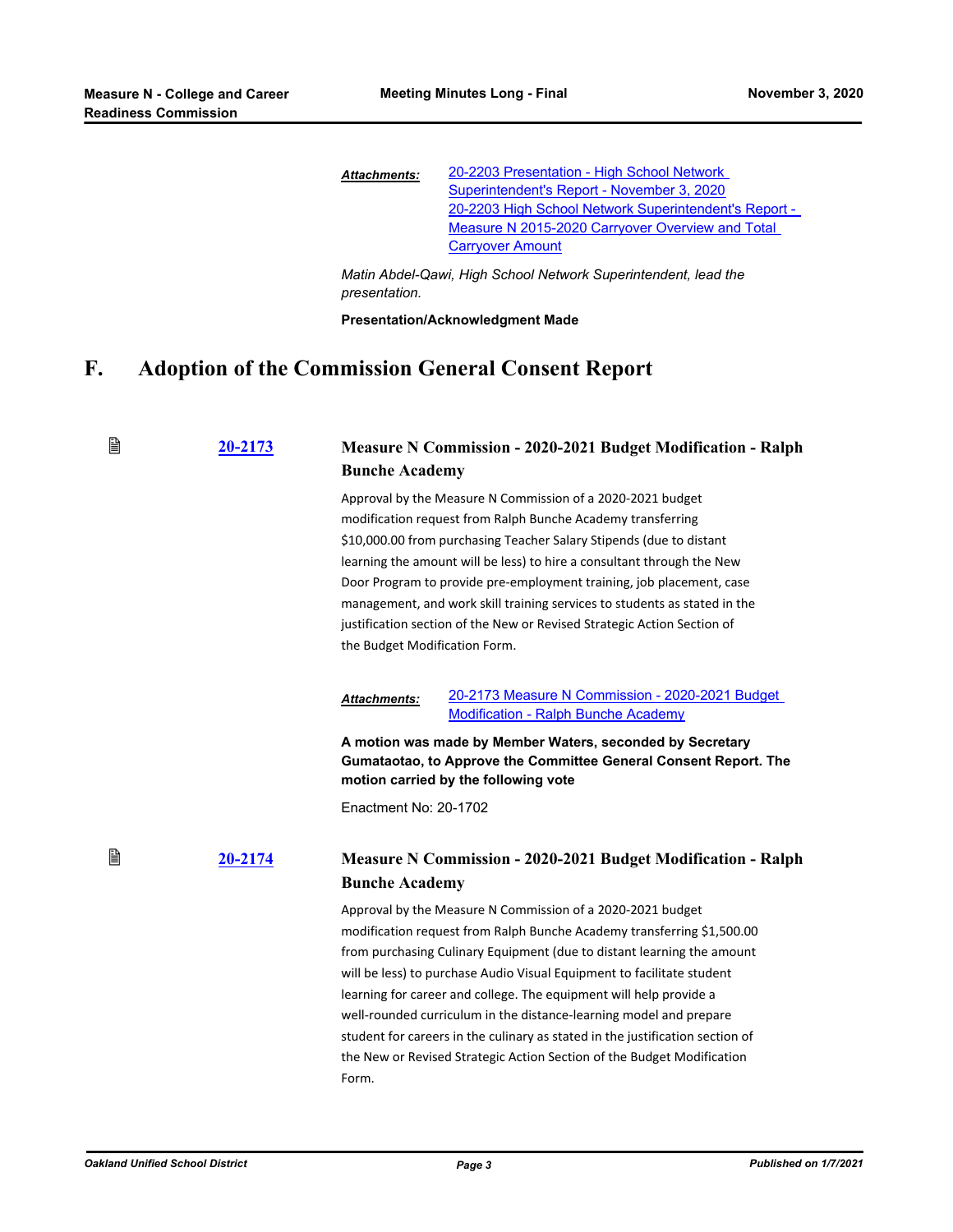|      | <b>Attachments:</b>                                                   | 20-2174 Measure N Commission - 2020-2021 Budget<br><b>Modification - Ralph Bunche Academy</b>            |
|------|-----------------------------------------------------------------------|----------------------------------------------------------------------------------------------------------|
|      |                                                                       | A motion was made by Member Waters, seconded by Secretary                                                |
| Ave: | 4 - Member Louise Waters                                              | Gumataotao, to Approve the Committee General Consent Report. The<br>motion carried by the following vote |
|      | Secretary Jason Gumataotao                                            | Vice Chairperson Michon Coleman                                                                          |
|      | Chairperson David Kakishiba<br><b>Absent:</b> 1 - Member Emma Paulino |                                                                                                          |
|      | Enactment No: 20-1703                                                 |                                                                                                          |

### **Approval of the Committee Consent Report**

#### **A motion was made by Member Waters, seconded by Secretary Gumataotao, to Approve the Committee General Consent Report. The motion carried by the following vote Aye:** Member Louise Waters

Secretary Jason Gumataotao Vice Chairperson Michon Coleman Chairperson David Kakishiba Ave:  $4 -$ **Absent:** 1 - Member Emma Paulino

### **G. Unfinished Business**

*None*

### **H. New Business**

#### 昏 **[20-2165](http://ousd.legistar.com/gateway.aspx?m=l&id=/matter.aspx?key=50747) Measure N Commission - Ralph J. Bunche High School - Carryover 2019-2020 Measure N Fund Balance**

Approval by Measure N Commission of Ralph J. Bunche High School request to carryover Fiscal Year 2019-2020 Measure N Fund Balance and Plan, in the amount of \$103,345.78.

[20-2165 Measure N Commission - Ralph J. Bunche High](http://ousd.legistar.com/gateway.aspx?M=F&ID=96666.pdf)  School - Carryover 2019-2020 Measure N Fund Balance [20-2165 Measure N Commission - Ralph J. Bunche High](http://ousd.legistar.com/gateway.aspx?M=F&ID=96664.pdf)  School - Measure N 2019-20 Carryover Justification *Attachments:*

**A motion was made by Vice Chairperson Coleman, seconded by Secretary Gumataotao,that this Appropriation be Adopted . The motion carried by the following vote.**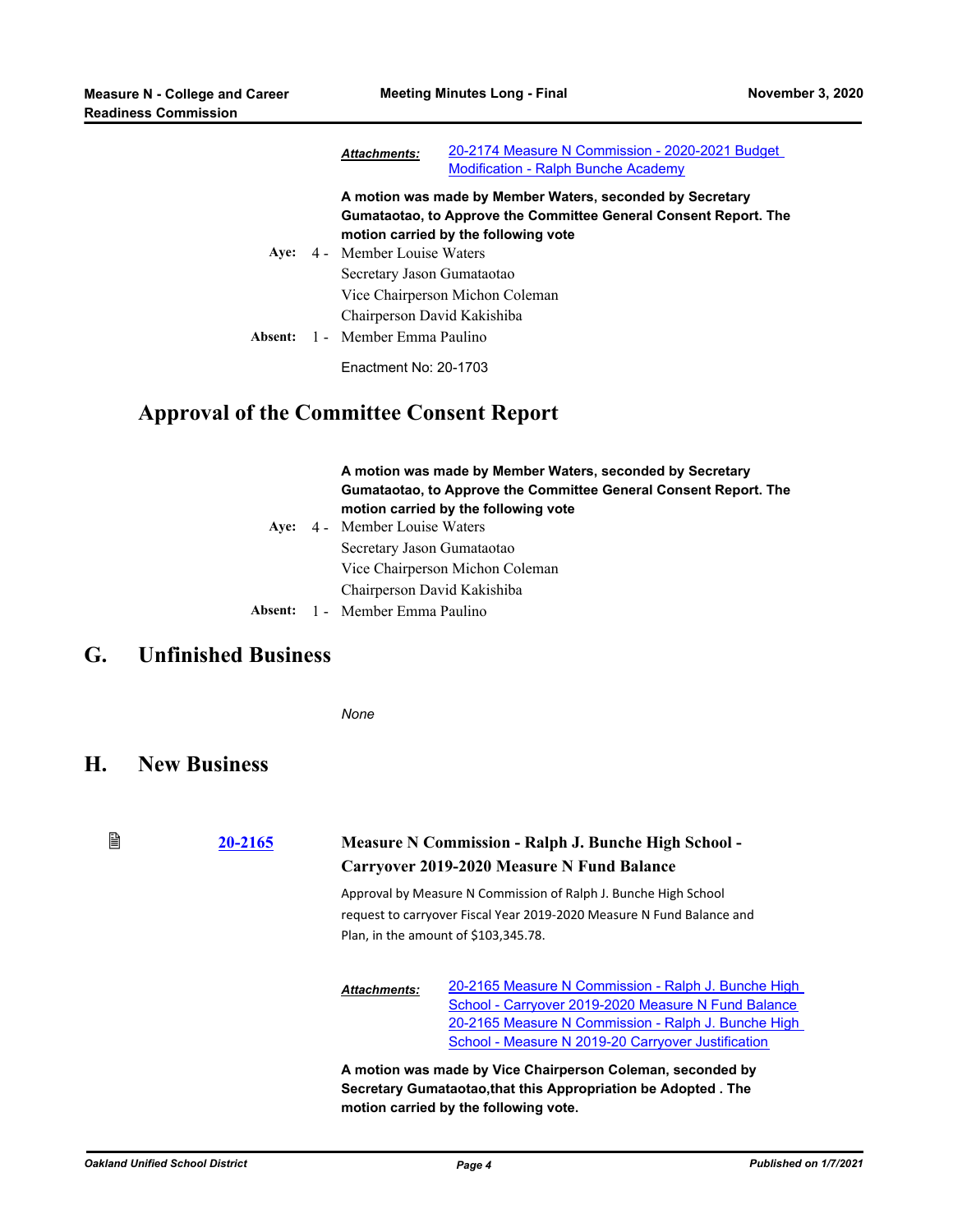| B | Abstained:<br>Absent:<br><u>20-2166</u> |                                                                    | Aye: 3 - Member Louise Waters<br>Secretary Jason Gumataotao<br>Chairperson David Kakishiba<br>1 - Vice Chairperson Michon Coleman<br>1 - Member Emma Paulino<br>Enactment No: 20-1704<br><b>Measure N Commission - Castlemont High School - Carryover</b> |                                                                                                                                                                                                        |  |
|---|-----------------------------------------|--------------------------------------------------------------------|-----------------------------------------------------------------------------------------------------------------------------------------------------------------------------------------------------------------------------------------------------------|--------------------------------------------------------------------------------------------------------------------------------------------------------------------------------------------------------|--|
|   |                                         |                                                                    | 2019-2020 Measure N Fund Balance<br>Approval by Measure N Commission of Castlemont High School request<br>to carryover Fiscal Year 2019-2020 Measure N Fund Balance and Plan, in<br>the amount of \$92,460.86.                                            |                                                                                                                                                                                                        |  |
|   |                                         |                                                                    | <b>Attachments:</b>                                                                                                                                                                                                                                       | 20-2166 Measure N Commission - Castlemont High School<br>- Carryover 2019-2020 Measure N Fund Balance<br>20-2166 Measure N Commission - Castlemont High School<br>2019-20 Carryover Justification Form |  |
|   |                                         |                                                                    |                                                                                                                                                                                                                                                           | A motion was made by Secretary Gumataotao, seconded by                                                                                                                                                 |  |
|   |                                         |                                                                    |                                                                                                                                                                                                                                                           | Chairperson Kakishiba, that this Appropriation be Adopted. The                                                                                                                                         |  |
|   |                                         |                                                                    | Aye: 3 - Member Louise Waters                                                                                                                                                                                                                             | motion carried by the following vote.                                                                                                                                                                  |  |
|   |                                         |                                                                    | Secretary Jason Gumataotao                                                                                                                                                                                                                                |                                                                                                                                                                                                        |  |
|   |                                         |                                                                    | Chairperson David Kakishiba<br>1 - Vice Chairperson Michon Coleman<br>1 - Member Emma Paulino                                                                                                                                                             |                                                                                                                                                                                                        |  |
|   | Abstained:                              |                                                                    |                                                                                                                                                                                                                                                           |                                                                                                                                                                                                        |  |
|   | Absent:                                 |                                                                    |                                                                                                                                                                                                                                                           |                                                                                                                                                                                                        |  |
|   |                                         |                                                                    | Enactment No: 20-1705                                                                                                                                                                                                                                     |                                                                                                                                                                                                        |  |
| 閶 | 20-2167                                 |                                                                    |                                                                                                                                                                                                                                                           | <b>Measure N Commission - Community Day School - Carryover</b><br>2019-2020 Measure N Fund Balance                                                                                                     |  |
|   |                                         |                                                                    | Approval by Measure N Commission of Community Day School request<br>to carryover Fiscal Year 2019-2020 Measure N Fund Balance and Plan, in<br>the amount of \$14,109.61.                                                                                  |                                                                                                                                                                                                        |  |
|   |                                         |                                                                    | <u>Attachments:</u>                                                                                                                                                                                                                                       | 20-2167 Measure N Commission - Community Day School -<br>Carryover 2019-2020 Measure N Fund Balance<br>20-2167 Measure N Commission - Community Day School<br>2019-2020 Carryover Justification Form   |  |
|   |                                         |                                                                    |                                                                                                                                                                                                                                                           | A motion was made by Secretary Gumataotao, seconded by Member                                                                                                                                          |  |
|   |                                         |                                                                    | Waters, that this Motion be Recommended Unfavorably. The motion                                                                                                                                                                                           |                                                                                                                                                                                                        |  |
|   |                                         |                                                                    | carried by the following vote.<br>2 - Member Louise Waters                                                                                                                                                                                                |                                                                                                                                                                                                        |  |
|   | Aye:                                    |                                                                    |                                                                                                                                                                                                                                                           |                                                                                                                                                                                                        |  |
|   | Nay:                                    | Secretary Jason Gumataotao<br>Chairperson David Kakishiba<br>$1 -$ |                                                                                                                                                                                                                                                           |                                                                                                                                                                                                        |  |
|   | Abstained:                              | 1 - Vice Chairperson Michon Coleman                                |                                                                                                                                                                                                                                                           |                                                                                                                                                                                                        |  |
|   |                                         |                                                                    |                                                                                                                                                                                                                                                           |                                                                                                                                                                                                        |  |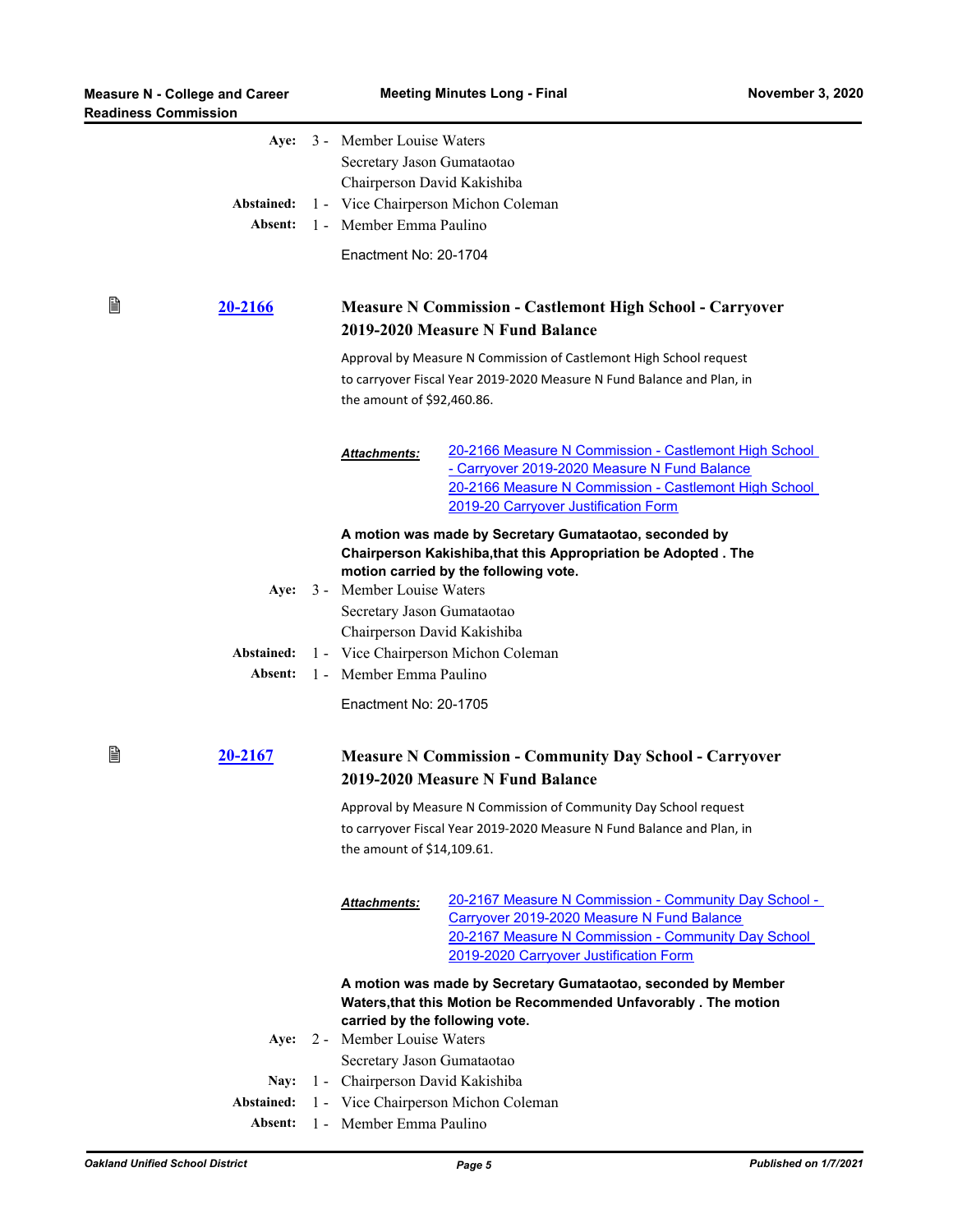| B            | <u>20-2168</u>        |       | <b>Measure N Commission - Dewey Academy - Carryover 2019-2020</b><br><b>Measure N Fund Balance</b>                                                                |                                                                                                                                                                                                       |  |  |
|--------------|-----------------------|-------|-------------------------------------------------------------------------------------------------------------------------------------------------------------------|-------------------------------------------------------------------------------------------------------------------------------------------------------------------------------------------------------|--|--|
|              |                       |       | Approval by Measure N Commission of Dewey Academy request to<br>carryover Fiscal Year 2019-2020 Measure N Fund Balance and Plan, in the<br>amount of \$32,874.31. |                                                                                                                                                                                                       |  |  |
|              |                       |       | Attachments:                                                                                                                                                      | 20-2168 Measure N Commission - Dewey Academy -<br>Carryover 2019-2020 Measure N Fund Balance<br>20-2168 Measure N Commission - Dewey Academy<br>2019-2020 Carryover Justification Form                |  |  |
|              |                       |       | by the following vote.                                                                                                                                            | A motion was made by Member Waters, seconded by Secretary<br>Gumataotao, that this Appropriation be Adopted. The motion carried                                                                       |  |  |
|              | Aye:                  |       | 3 - Member Louise Waters<br>Secretary Jason Gumataotao                                                                                                            |                                                                                                                                                                                                       |  |  |
|              |                       |       | Chairperson David Kakishiba                                                                                                                                       |                                                                                                                                                                                                       |  |  |
|              | Abstained:            |       | 1 - Vice Chairperson Michon Coleman                                                                                                                               |                                                                                                                                                                                                       |  |  |
|              | Absent:               |       | 1 - Member Emma Paulino                                                                                                                                           |                                                                                                                                                                                                       |  |  |
|              |                       |       | Enactment No: 20-1706                                                                                                                                             |                                                                                                                                                                                                       |  |  |
| B<br>20-2169 |                       |       | <b>Measure N Commission - Life Academy - Carryover 2019-2020</b><br><b>Measure N Fund Balance</b>                                                                 |                                                                                                                                                                                                       |  |  |
|              |                       |       | Approval by Measure N Commission of Life Academy request to<br>carryover Fiscal Year 2019-2020 Measure N Fund Balance and Plan, in the<br>amount of \$92,212.09.  |                                                                                                                                                                                                       |  |  |
|              |                       |       | <b>Attachments:</b>                                                                                                                                               | 20-2169 Measure N Commission - Life Academy - Carryover<br>2019-2020 Measure N Fund Balance<br>20-2169 Measure N Commission - Life Academy 2019-2020<br><b>Carryover Justification Form (Amended)</b> |  |  |
|              |                       |       | A motion was made by Member Waters, seconded by Secretary<br>Gumataotao, that this Motion be Adopted as Amended. The motion<br>carried by the following vote.     |                                                                                                                                                                                                       |  |  |
|              | Aye:                  |       | 3 - Member Louise Waters                                                                                                                                          |                                                                                                                                                                                                       |  |  |
|              |                       |       | Secretary Jason Gumataotao                                                                                                                                        |                                                                                                                                                                                                       |  |  |
|              |                       |       | Chairperson David Kakishiba                                                                                                                                       |                                                                                                                                                                                                       |  |  |
|              | Abstained:<br>Absent: | $1 -$ | 1 - Vice Chairperson Michon Coleman<br>Member Emma Paulino                                                                                                        |                                                                                                                                                                                                       |  |  |
|              |                       |       | Enactment No: 20-1708                                                                                                                                             |                                                                                                                                                                                                       |  |  |
| B            | 20-2170               |       |                                                                                                                                                                   | <b>Measure N Commission - MetWest High School - Carryover</b><br>2019-2020 Measure N Fund Balance                                                                                                     |  |  |

Approval by Measure N Commission of MetWest High School request to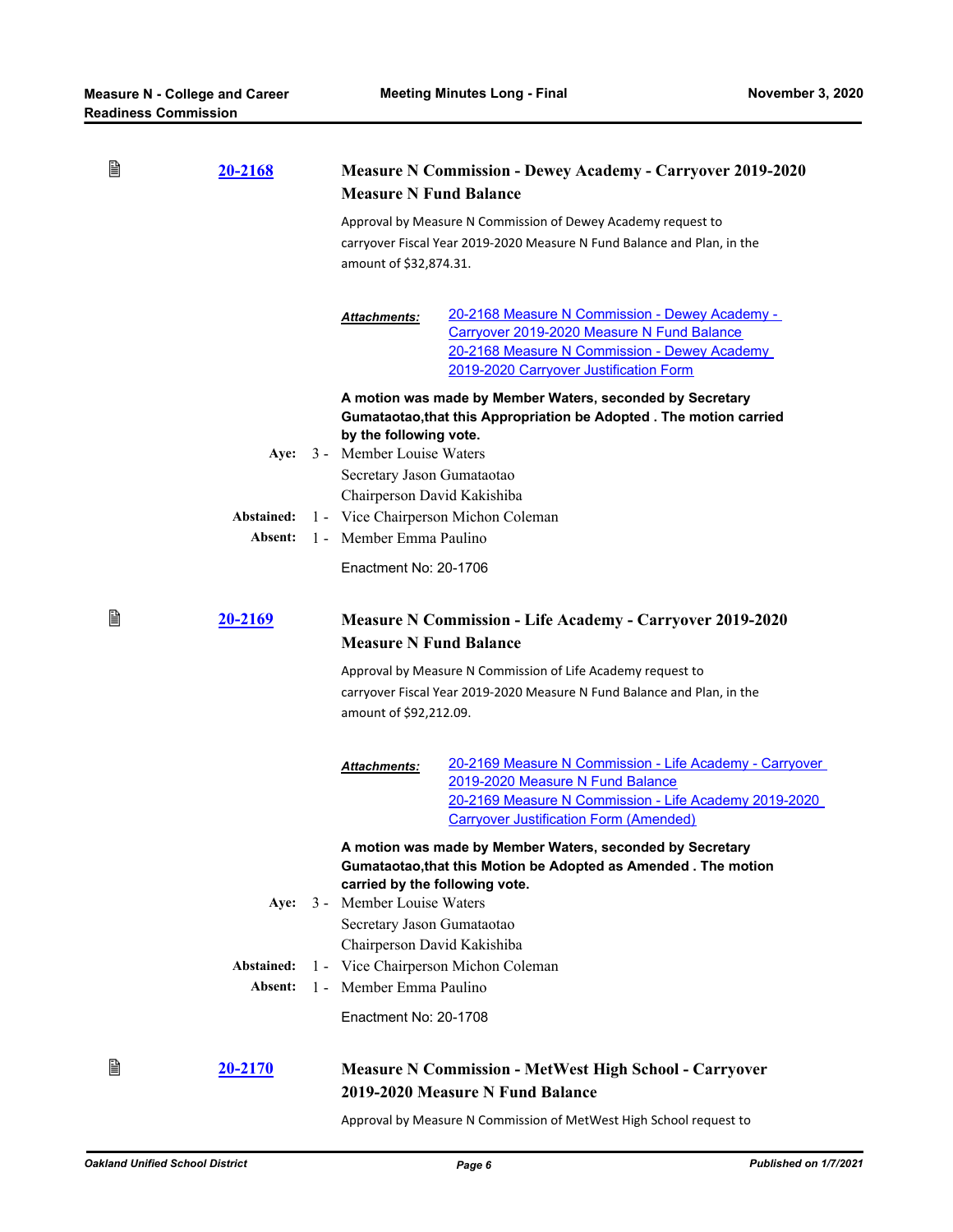₿

carryover Fiscal Year 2019-2020 Measure N Fund Balance and Plan, in the amount of \$52,184.34.

|                       | <b>Attachments:</b>                                                                                                  | 20-2170 Measure N Commission - MetWest High School -                                                                                                                                                                                            |  |
|-----------------------|----------------------------------------------------------------------------------------------------------------------|-------------------------------------------------------------------------------------------------------------------------------------------------------------------------------------------------------------------------------------------------|--|
|                       |                                                                                                                      | Carryover 2019-2020 Measure N Fund Balance                                                                                                                                                                                                      |  |
|                       |                                                                                                                      | 20-2170 Measure N Commission - MetWest High School                                                                                                                                                                                              |  |
|                       |                                                                                                                      | 2019-2020 Carryover Justification Form (Amended)                                                                                                                                                                                                |  |
| Abstained:            | by the following vote.<br>Aye: 3 - Member Louise Waters<br>Secretary Jason Gumataotao<br>Chairperson David Kakishiba | A motion was made by Secretary Gumataotao, seconded by Member<br>Waters, that this Motion be Adopted as Amended. The motion carried<br>1 - Vice Chairperson Michon Coleman                                                                      |  |
| Absent:               | 1 - Member Emma Paulino                                                                                              |                                                                                                                                                                                                                                                 |  |
|                       | Enactment No: 20-1709                                                                                                |                                                                                                                                                                                                                                                 |  |
| 20-2171               | <b>Measure N Commission - Oakland International High School -</b><br>Carryover 2019-2020 Measure N Fund Balance      |                                                                                                                                                                                                                                                 |  |
|                       |                                                                                                                      | Approval by Measure N Commission of Oakland International High                                                                                                                                                                                  |  |
|                       |                                                                                                                      | School request to carryover Fiscal Year 2019-2020 Measure N Fund                                                                                                                                                                                |  |
|                       | Balance and Plan, in the amount of \$56,830.10.                                                                      |                                                                                                                                                                                                                                                 |  |
|                       | <b>Attachments:</b>                                                                                                  | 20-2171 Measure N Commission - Oakland International<br>High School - Carryover 2019-2020 Measure N Fund<br><b>Balance</b><br>20-2171 Measure N Commission - Oakland International<br><b>High School 2019-2020 Carryover Justification Form</b> |  |
|                       |                                                                                                                      | A motion was made by Member Waters, seconded by Secretary<br>Gumataotao, that this Appropriation be Adopted. The motion carried                                                                                                                 |  |
|                       | by the following vote.                                                                                               |                                                                                                                                                                                                                                                 |  |
| Ave:                  | 3 - Member Louise Waters                                                                                             |                                                                                                                                                                                                                                                 |  |
|                       | Secretary Jason Gumataotao                                                                                           |                                                                                                                                                                                                                                                 |  |
|                       | Chairperson David Kakishiba                                                                                          |                                                                                                                                                                                                                                                 |  |
| Abstained:<br>Absent: | 1 - Member Emma Paulino                                                                                              | 1 - Vice Chairperson Michon Coleman                                                                                                                                                                                                             |  |
|                       |                                                                                                                      |                                                                                                                                                                                                                                                 |  |
|                       | Enactment No: 20-1707                                                                                                |                                                                                                                                                                                                                                                 |  |
| 20-2172               |                                                                                                                      | <b>Measure N Commission - Rudsdale Continuation School/Rudsdale</b>                                                                                                                                                                             |  |
|                       |                                                                                                                      | Newcomer - Carryover 2019-2020 Measure N Fund Balance                                                                                                                                                                                           |  |
|                       |                                                                                                                      | Approval by Measure N Commission of Rudsdale Continuation                                                                                                                                                                                       |  |
|                       |                                                                                                                      | School/Rudsdale Newcomer request to carryover Fiscal Year 2019-2020                                                                                                                                                                             |  |
|                       |                                                                                                                      | Measure N Fund Balance and Plan, in the amount of \$160,340.36 for                                                                                                                                                                              |  |
|                       | \$107,171.88.                                                                                                        | Rudsdale Continuation and for Rudsdale Newcomer in the amount of                                                                                                                                                                                |  |

₿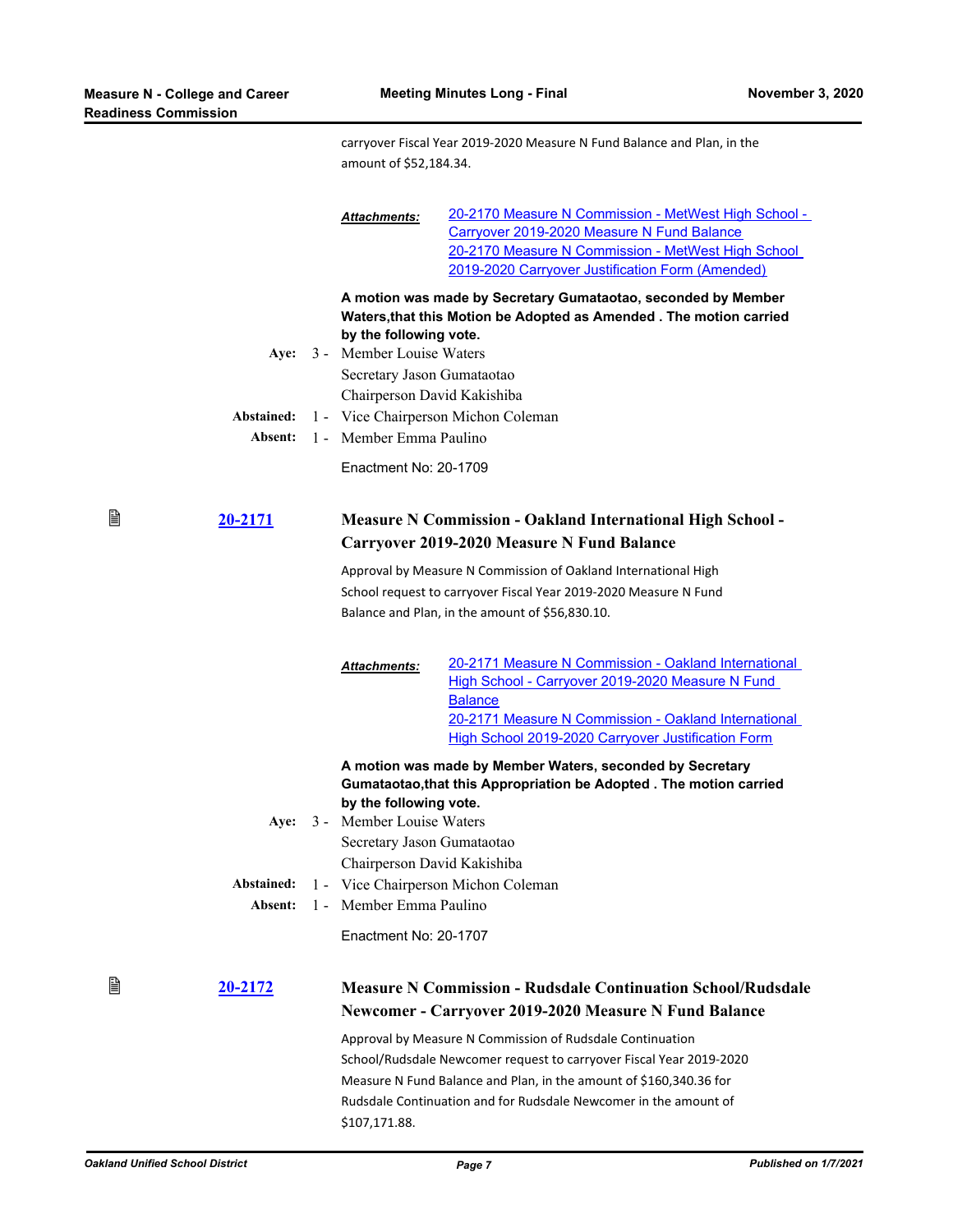|   |                                                                                      |                                                                                                                                                                         | <b>Attachments:</b>                                         | 20-2172 Measure N Commission - Rudsdale Continuation<br>School/Rudsdale Newcomer - Carryover 2019-2020 Measure<br>N Fund Balance<br>20-2172 Measure N Commission - Rudsdale Continuation<br>School/Rudsdale Newcomer 2019-2020 Carryover<br><b>Justification Form</b> |
|---|--------------------------------------------------------------------------------------|-------------------------------------------------------------------------------------------------------------------------------------------------------------------------|-------------------------------------------------------------|-----------------------------------------------------------------------------------------------------------------------------------------------------------------------------------------------------------------------------------------------------------------------|
|   |                                                                                      |                                                                                                                                                                         |                                                             | A motion was made by Member Waters, seconded by Secretary<br>Gumataotao, that this Motion be Recommended Unfavorably. The<br>motion carried by the following vote.                                                                                                    |
|   |                                                                                      |                                                                                                                                                                         | Aye: 2 - Member Louise Waters<br>Secretary Jason Gumataotao |                                                                                                                                                                                                                                                                       |
|   | Nay:                                                                                 |                                                                                                                                                                         |                                                             |                                                                                                                                                                                                                                                                       |
|   | 1 - Chairperson David Kakishiba<br>1 - Vice Chairperson Michon Coleman<br>Abstained: |                                                                                                                                                                         |                                                             |                                                                                                                                                                                                                                                                       |
|   | Absent:                                                                              |                                                                                                                                                                         | 1 - Member Emma Paulino                                     |                                                                                                                                                                                                                                                                       |
| B | 20-2201                                                                              | <b>Measure N Commission - Fremont High School - Carryover</b><br>2019-2020 Measure N Fund Balance<br>Approval by Measure N Commission of Fremont High School request to |                                                             |                                                                                                                                                                                                                                                                       |
|   |                                                                                      |                                                                                                                                                                         | amount of \$128,686.86.                                     | carryover Fiscal Year 2019-2020 Measure N Fund Balance and Plan, in the                                                                                                                                                                                               |
|   |                                                                                      |                                                                                                                                                                         | <b>Attachments:</b>                                         | 20-2201 Measure N Commission - Fremont High School -<br>Carryover 2019-2020 Measure N Fund Balance<br>20-2201 Measure N Commission - Fremont High School -<br>2019-20 Carryover Justification Form                                                                    |
|   |                                                                                      |                                                                                                                                                                         |                                                             | A motion was made by Member Waters, seconded by Secretary<br>Gumataotao, that this Motion be Recommended Unfavorably. The<br>motion carried by the following vote.                                                                                                    |
|   | Aye:                                                                                 |                                                                                                                                                                         | 1 - Secretary Jason Gumataotao                              |                                                                                                                                                                                                                                                                       |
|   | Nay:                                                                                 |                                                                                                                                                                         | 1 - Chairperson David Kakishiba                             |                                                                                                                                                                                                                                                                       |
|   | Abstained:                                                                           |                                                                                                                                                                         | 2 - Member Louise Waters                                    |                                                                                                                                                                                                                                                                       |
|   |                                                                                      |                                                                                                                                                                         |                                                             | Vice Chairperson Michon Coleman                                                                                                                                                                                                                                       |
|   | Absent:                                                                              |                                                                                                                                                                         | 1 - Member Emma Paulino                                     |                                                                                                                                                                                                                                                                       |
| B | 20-2207                                                                              |                                                                                                                                                                         | the Public                                                  | <b>Measure N Commission - 2019-2020 Measure N Annual Report to</b>                                                                                                                                                                                                    |
|   |                                                                                      |                                                                                                                                                                         |                                                             | Discussion by the Measure N Commission of the content and production<br>timeline of the 2019-2020 Measure N Annual Report to the Public.                                                                                                                              |
|   |                                                                                      |                                                                                                                                                                         | <b>Attachments:</b>                                         | 20-2207 Measure N Commission - 2019-2020 Measure N<br>Annual Report to the Public                                                                                                                                                                                     |
|   |                                                                                      |                                                                                                                                                                         | No Public Speaker.                                          |                                                                                                                                                                                                                                                                       |

#### **Discussed**